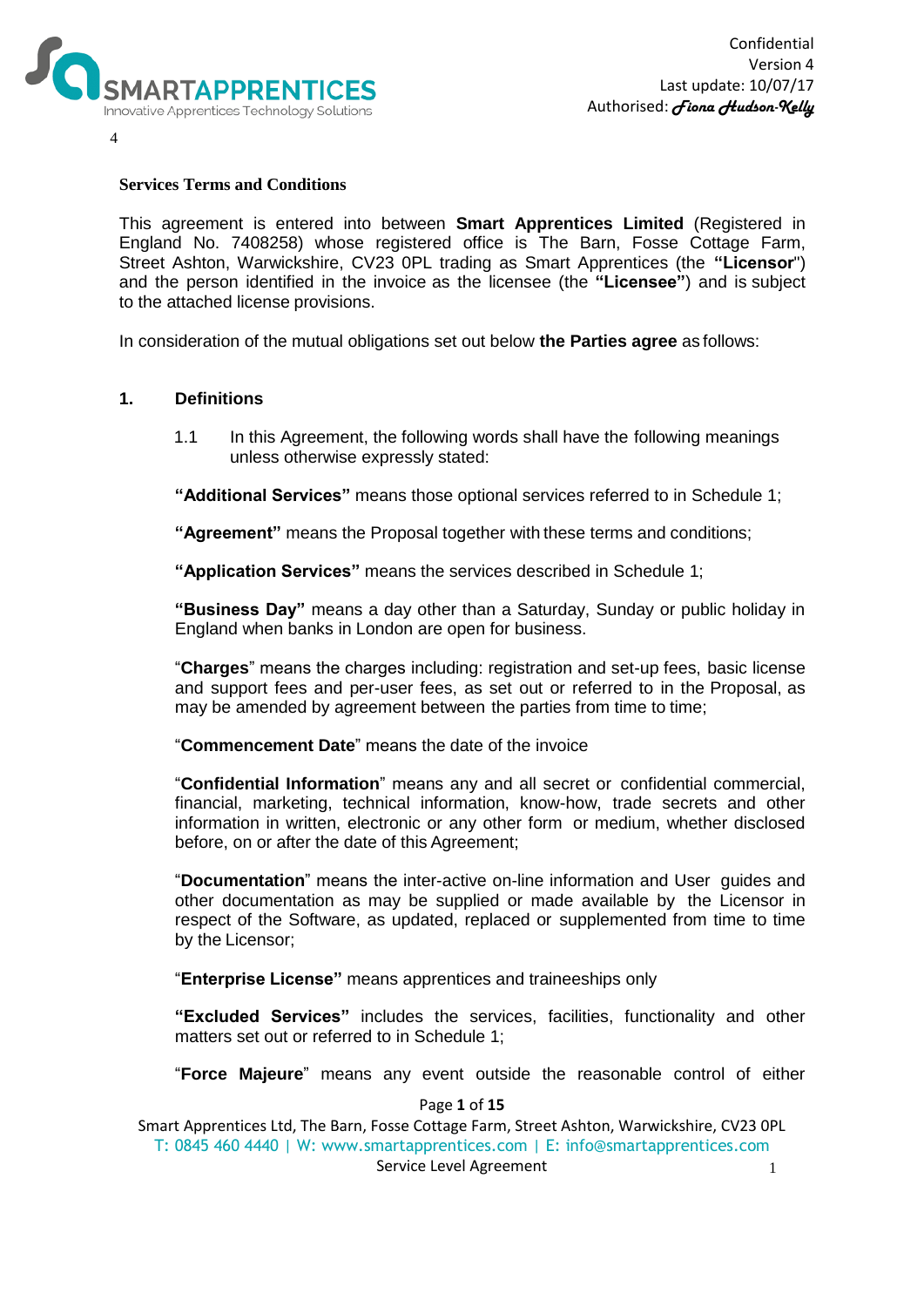

Party affecting its ability to perform any of its obligations (other than payment) under this Agreement, including without limitation: fire; flood; lightning; war; revolution; terrorism; riot; strike; lock-out or other industrial action; failure of supplies of power, telecommunication network, fuel, transport, equipment, raw materials or other goods or services;

**"Initial Period"** means the initial period of time for which the Licensee has agreed to pay the Charges for use of the Application Services in respect of the agreed number of learners, as set out in the Proposal.

"**Intellectual Property Rights**" means any patent, copyright, database right, moral right, design right, registered design, trade mark, service mark, domain name, metatag, know-how, model, unregistered design (and any application for any such right) or other intellectual property right;

"**Licensor Materials**" means any documentation, materials, software, equipment, data and all other materials and Intellectual Property Rights owned or licensed by the Licensor, including, without limitation, the Licensor's Web Site, the Licensor's Application Web Site, the Software and the Documentation;

"**Licensor's Application Web Site**" means those portions of the Licensor's Web Site which provide interfaces to the server-side Software and to which access is available after logging in using the Users Login Details;

"**Licensor's Web Site**" means the Licensor's website at www.smartapprentices.com

"**Licensor's Web Site Terms and Conditions**" mean the terms and conditions of use and privacy policy (as the same may be updated from time to time) which are accessible within or linked to the Licensor's Web Site:

"**Location**" means the address of the Licensee set out in the Proposal;

"**Parties**" means the Licensee and the Licensor;

"**Party**" means the Licensee or the Licensor; "**Restricted Items**" means each of the User Login Details, Licensor's Application Web Site, the Documentation and the Software (in each case whether in whole or in part);

"**Software**" means all software or software code (whether compiled or uncompiled) which form a part of the Licensor's Application Web Site as updated from time to time by the Licensor;

"**Support Services**" means the services described in Schedule 1;

# Page **2** of **15**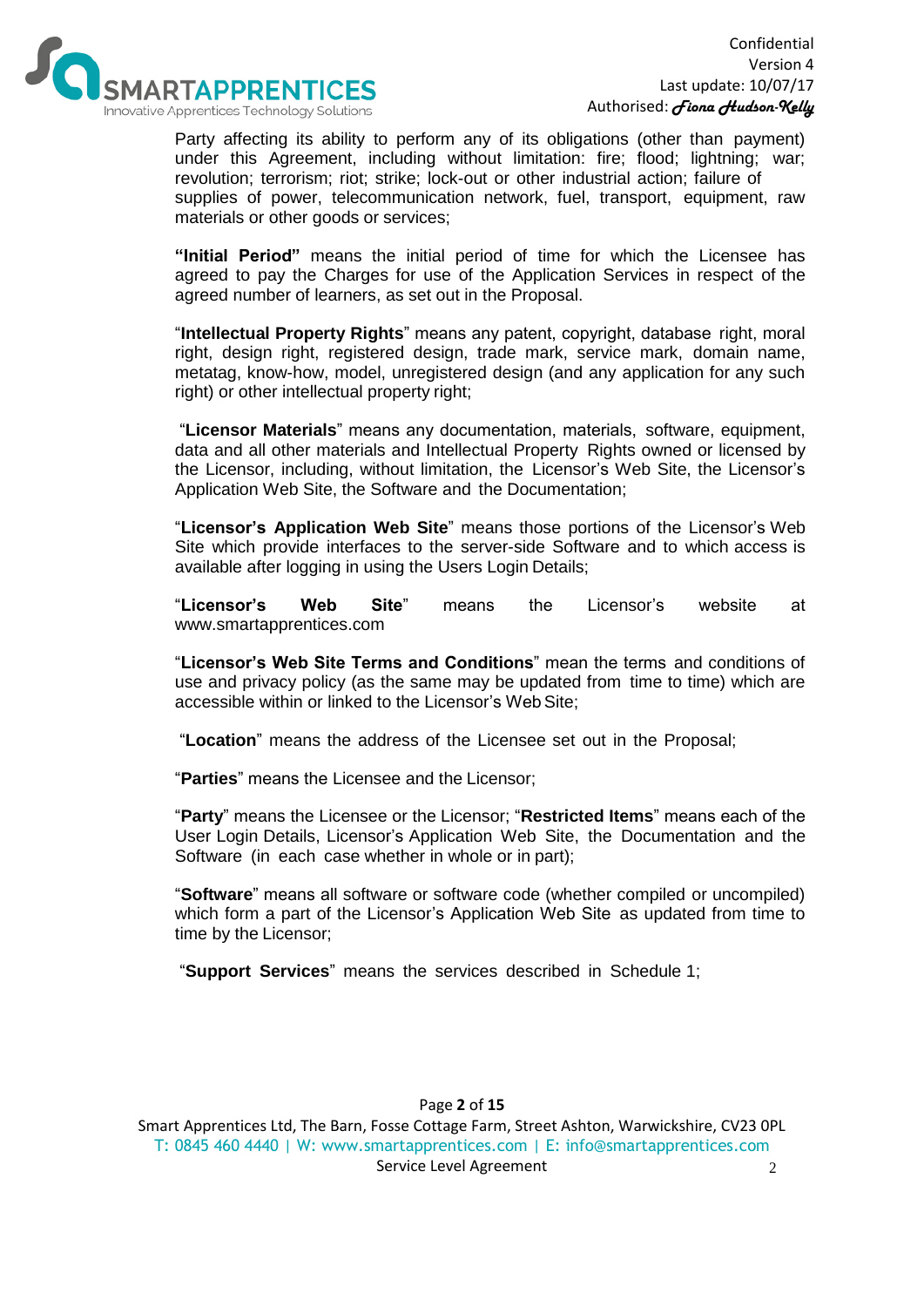

"**System**" means the minimum system specification listed on the Licensor's Web Site as updated from time to time by the Licensor;

**"Users"** means: the registered users issued with User Login Details,

"**Users Login Details**" means the username, password and other information which a User will be required to input in order to be granted access to the Licensor's Application Web Site.

- 1.2 The headings contained in this Agreement are for convenience of reference only and shall not affect its interpretation.
- 1.3 References to "person" includes an individual, company, public organisations, corporation, firm or partnership.
- 1.4 Words indicating the singular shall include the plural and vice versa. Words indicating a gender shall include each gender.
- 1.5 The words and phrases "including" and "in particular" shall be without limitation to the generality of any preceding words and any preceding words shall not be construed as being limited to a particular class where a wider interpretation of those words and phrases is possible.
- 1.6 References to any statute or statutory provision shall include (i) any subordinate legislation made under it, and (ii) any provision which subsequently supersedes it or re-enacts it (whether with or without modification).
- 1.7 Unless otherwise stated, all sums payable hereunder are exclusive of VAT or any other applicable tax or duty payable upon such sums, which shall be added if appropriate at the rate prevailing at the relevant tax point.

# **2. Duration**

- 2.1 Upon completion of the Proposal as agreed with the Licensor the Licensee shall be permitted access and use of Licensor's Application Web Site and the Software in accordance with this Agreement for the Initial Period from the Commencement Date via the User Login Details provided by the Licensor.
- 2.2 This agreement shall automatically continue for a further 12 month term on each anniversary of the Commencement Date unless either party gives at least 60 days written notice prior to the anniversary of the Commencement Date date to the other party.
- 2.3 If either Party gives notice to end this Agreement in accordance with Clause 2.2, then this Agreement shall terminate after 60 days of notice being received without liability to either Party and the Licensee shall cease to use the Licensor's Application Web Site and the Software

Page **3** of **15**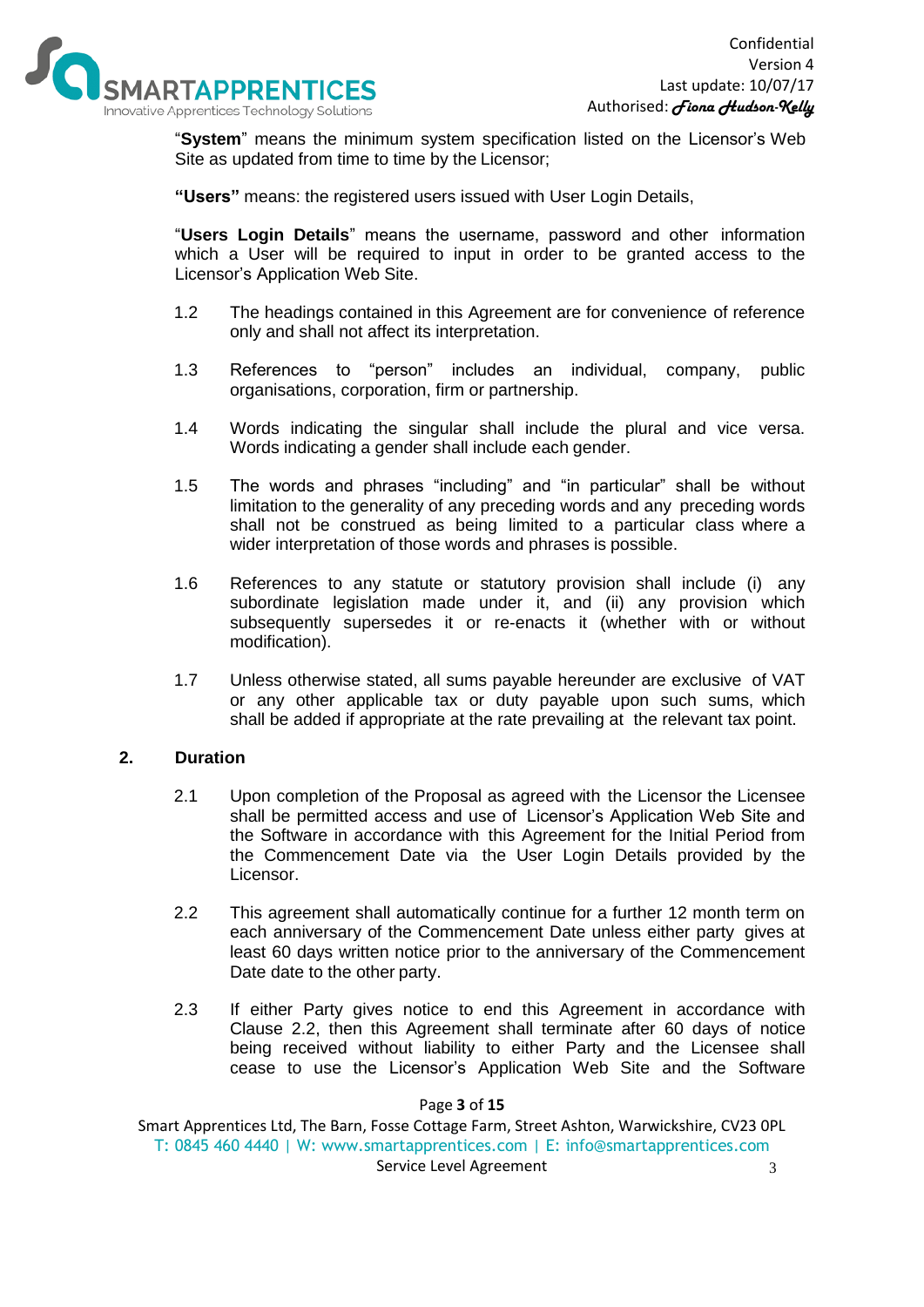

immediately on the  $60<sup>th</sup>$  day following notice of termination.

# **3. Grant of License and Support Services**

- 3.1 Subject to Clause 2.1, the Licensor grants to the Licensee a non- exclusive, non-transferable, license for Users to access the Licensor's Application Web Site and use of Software and the Documentation for the duration of this Agreement, commencing from the Commencement Date in the Proposal.
- 3.2 The Licensor will use reasonable endeavours to operate and maintain the Licensor's Web Site and the Licensor's Application Web Site so that the Users can access the Licensor's Application Web Site in order to use the Application Services, subject to the other terms and conditions set out in this Agreement. The Licensee acknowledges that the connection between the Licensee's browser and the Licensor's Application Web Site relies upon intermediate networks and systems which are not under the direct control of the Licensor, and the Licensor shall not be responsible for any failure to provide the Application Services or any failure by the Licensee to be able to access the Licensor's Application Web Site or the Software.
- 3.3 The Licensor agrees to provide the Support Services from the Commencement Date for the duration of this Agreement.

## **4. Licensee Obligations**

- 4.1 The Licensee undertakes:
- 4.1.1 not to make available the Restricted Items in whole or in part and in any form, whether for sale or otherwise, to any person without prior written consent from the Licensor;
- 4.1.2 to use the Restricted Items solely for its internal business purposes and not to use them to provide any form of bureau services, managed services, outsourced services, sublicensing, time sharing, rental, facility management, or to process data on behalf of a third party or provide any other form of services or access to the Restricted Items to any third party;
- 4.1.3 not to allow any use of the Restricted Items by any persons other than the registered and trained Users specified in the Proposal, as may be varied from time to time by agreement between the parties;
- 4.1.4 to comply at all times with this Agreement and the Licensor's Web Site Terms and Conditions when using the Licensor's Web Site, the Licensor's Application Web Site and the Application Services;
- 4.1.5 not to copy the Restricted Items (other than for normal operation, back-up purposes, or as specifically permitted by the Licensor) nor otherwise reproduce the Restricted Items (except to the extent permitted by

Page **4** of **15**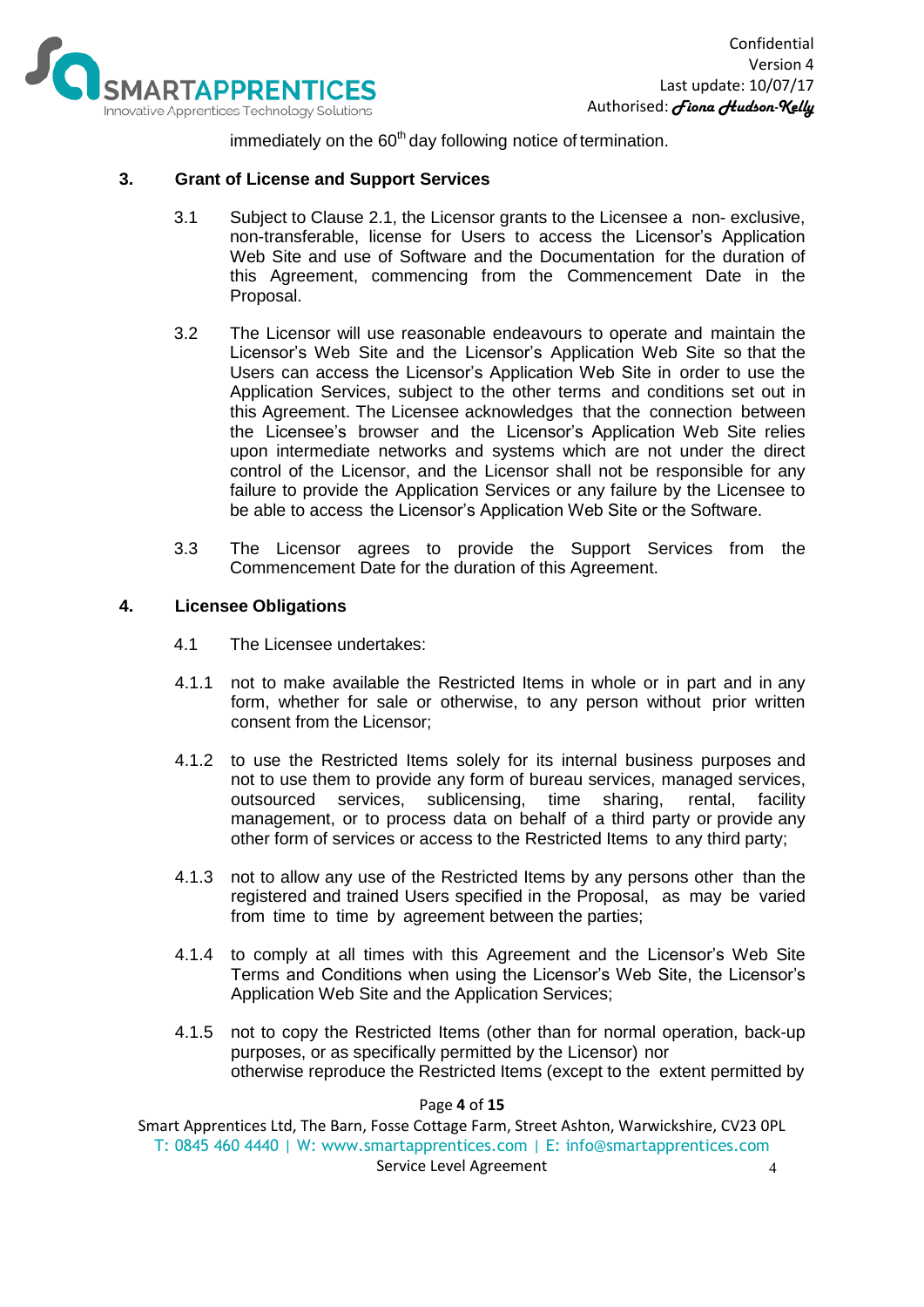

law);

- 4.1.6 not to translate, adapt, vary, or modify the Restricted Items;
- 4.1.7 not to disassemble, decompile or reverse engineer the Restricted Items (except to the extent permitted by law);
- 4.1.8 to be responsible for providing and configuring a browser and all hardware, software and network connections necessary for a browser to be able to connect to the internet to access the Licensor's Web Site and the Licensor's Application web Site.
- 4.1.9 to only access the Licensor's Web Site and the Licensor's Application Web Site using equipment and software specified in the System.
- 4.2 The Licensee shall:
- 4.2.1 notify the Licensor within 30 days of the Commencement Date if the Application Services which have been provided are not provided in accordance with this Agreement. The Licensee will be deemed to accept the Application Services in the event that it has not provided any such notice to the Licensor within such 30 day period;
- 4.2.2 save in respect of the rights to use the Application Services and Support Services granted by the Licensor under this Agreement, obtain all necessary consents, licenses and permissions which are reasonably necessary in order for the Licensee to use the Application Services and Support Services;
- 4.2.3 be responsible for ensuring that the Application Services' functionality is maintained and used in accordance with the Licensor's User Documentation;
- 4.2.4 ensure that the Licensor's copyright notice ("© Smart Apprentices")] shall appear on Licensee's marketing and advertising collateral, Licensee's website or whenever and wherever User documentation including: correspondence, charts, programmes and tables are produced using the Application Services whether reproduced on paper or other media or electronically;
- 4.2.5 not infer or imply any endorsement of the Licensee's products by the Licensor;
- 4.2.6 ensure that the Application Services input fields and any information categories are correct and meet the Licensee's requirements;
- 4.2.7 ensure that all employee Users are registered and undertake the training provided by Licensor. The Licensor cannot support any user who hasn't been through their training programme.

#### Page **5** of **15**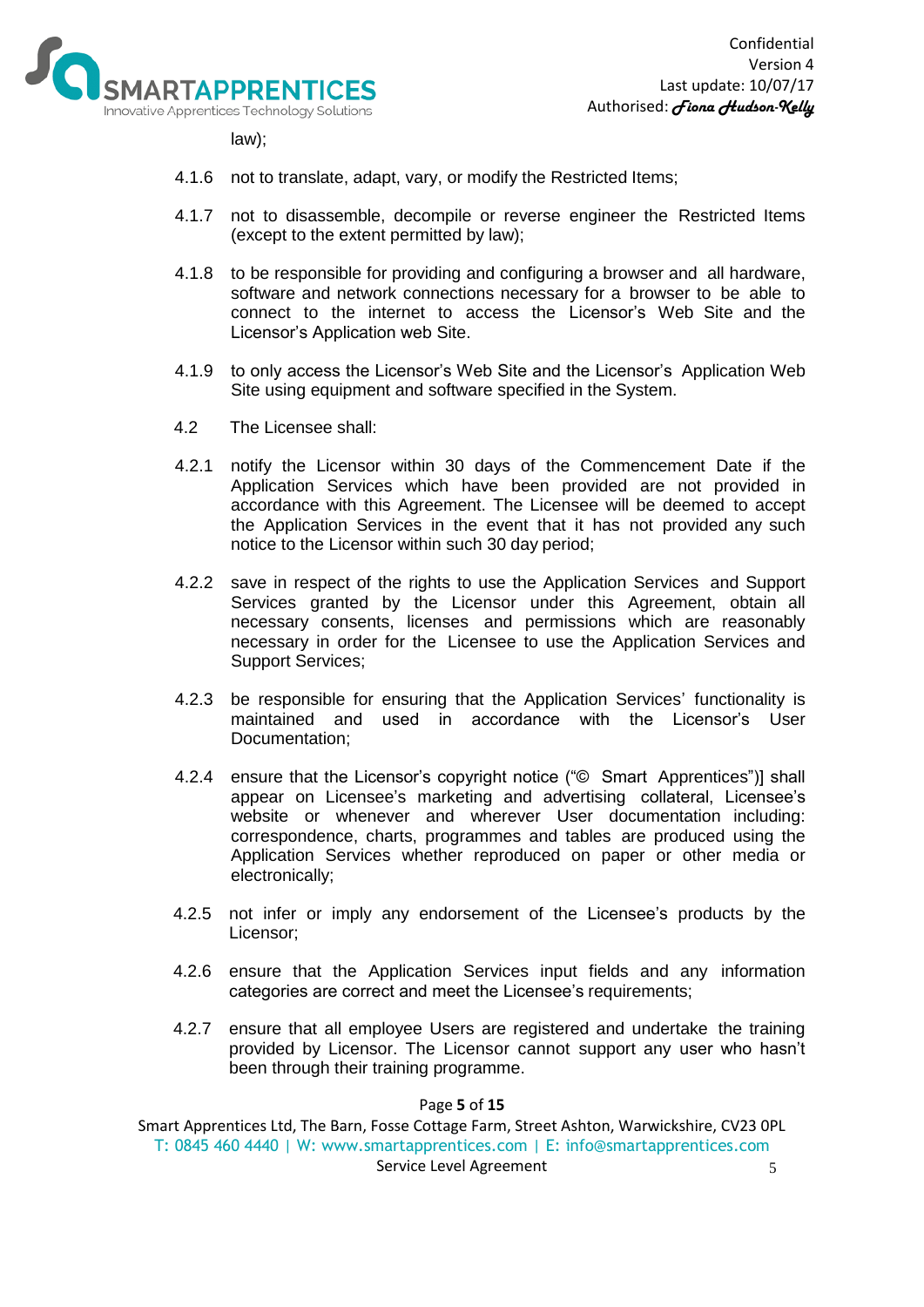

4.3 The Licensee warrants to the Licensor that it has full capacity and authority to enter into this Agreement.

# **5. Licensor's Warranties**

- 5.1 The Licensor warrants to the Licensee that:
- 5.1.1 it has full capacity and authority to enter into this Agreement and grant the License;
- 5.1.2 for a period of 30 days from the Commencement Date, the Application Services when used in accordance with this Agreement and without unauthorised modification, will function materially in accordance with the Documentation supplied on the Commencement Date; and
- 5.1.3 the Application Services, when used in accordance with this Agreement, will not infringe the Intellectual Property Rights of a third party.
- 5.2 In the event that there is a breach of Clause 5.1.2 or 5.1.3 or any other warranty or indemnity provided in respect of the Software by the Licensor, then upon the Licensee promptly bringing this to the attention of the Licensor, the Licensor will at its sole discretion, either:
- 5.2.1 correct the Application Services or any of the Restricted Items, within a reasonable period of time; or
- 5.2.2 terminate the Agreement and refund the Charges in respect of the Application Services (after making a reasonable deduction for the period that the Licensee has had the benefit of the Application Services).
- 5.3 The Licensee agrees that Clauses 5.1 and 5.2 represent its sole and exclusive remedy in respect of unsatisfactory performance of the Application Services.
- 5.4 The Licensor provides no assurance whatsoever, that the Application Services or the results obtained by using the Application Services are error or defect free or capable of operation with any equipment or software other than the latest version of the browser.

## **6. Additional Services**

6.1 Where requested by the Licensee and agreed by the Licensor, the Licensor shall use reasonable endeavours to carry out the Additional Services in accordance with any written proposal.

# **7. Charges**

7.1 The Licensee shall pay the Charges to the Licensor in accordance with this

### Page **6** of **15**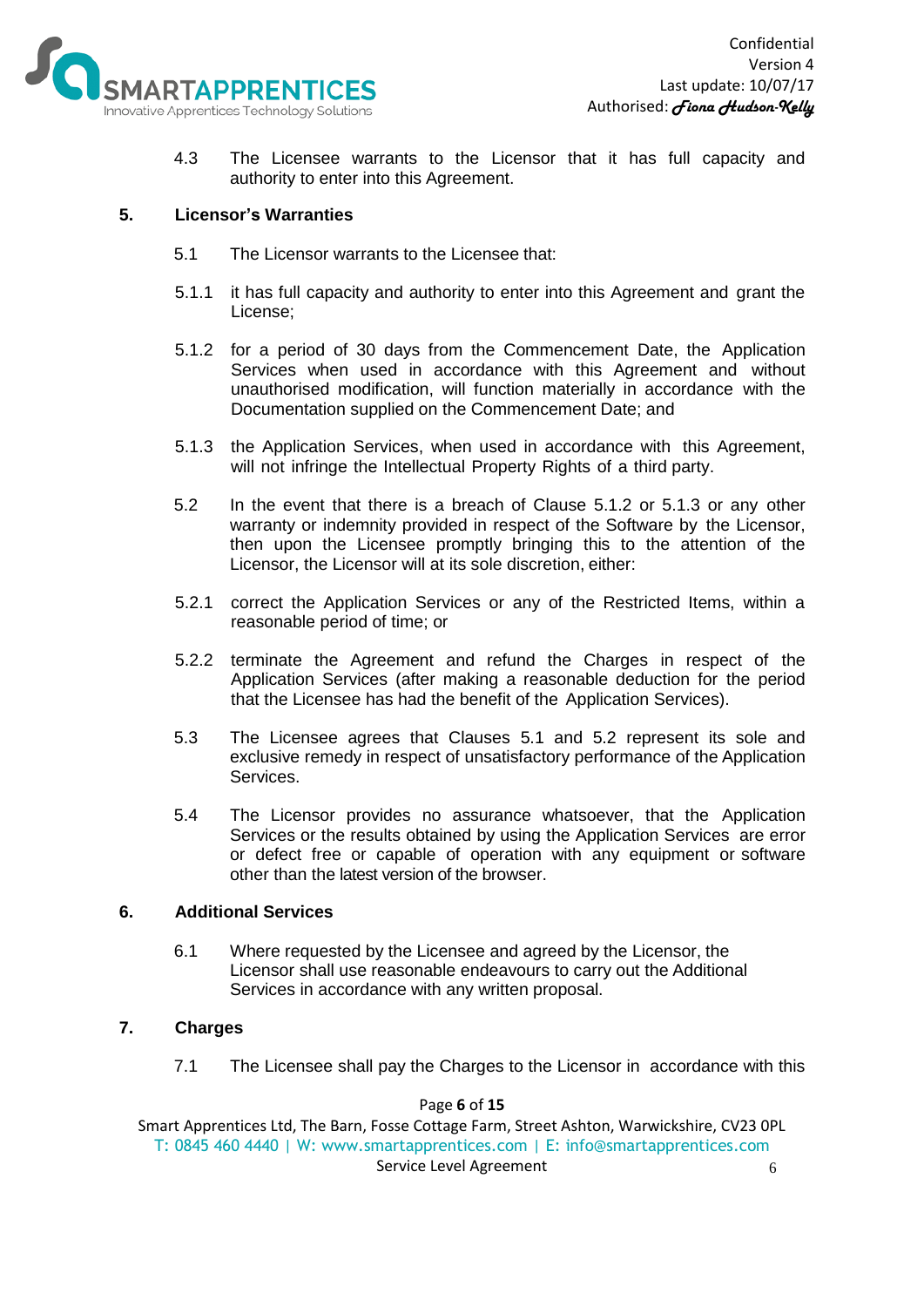

Agreement as set out in the Proposal together with VAT at the applicable rate and payment shall be made without deduction, withholding or set off. The Charges are due and payable within 30 days of invoice, charged at rates agreed in the Proposal, or as may be agreed from time to time and in respect of each subsequent periodic renewal, in accordance with such renewal notification.

7.2 The Licensor shall be entitled to increase the Charges annually, by giving the Licensee no less than 60 days' notice in writing.

# **8. Intellectual Property Rights**

- 8.1 All Intellectual Property Rights in the Licensor Materials shall remain vested in the Licensor and/or its licensors.
- 8.2 The Licensor agrees to indemnify and keep indemnified the Licensee against all damages, losses, costs and expenses (including without limitation reasonable legal fees) resulting directly from a finding by an English Court that the operation, possession or use of the Application Services or the Licensor Materials by the Licensee in accordance with this Agreement infringe the Intellectual Property Rights of a third party in the United Kingdom **provided that** the Licensee:
- 8.2.1 gives notice to the Licensor of any such claim of infringement as soon as it becomes aware of such claim of infringement; and
- 8.2.2 gives the Licensor reasonable assistance (at the cost of the Licensor) in connection with the defence of any such claim of infringement and not admit liability or attempt to settle or compromise such c laim without the prior written agreement of the Licensor; and
- 8.2.3 uses its reasonable endeavours to mitigate any damages, losses, costs and expenses resulting from such claim of infringement.
- 8.3 In the event of a claim that the Application Services or the Licensor Materials infringe the Intellectual Property Rights of a third party, the Licensor shall be entitled to:
- 8.3.1 procure the right for the Licensee to continue using such Application Services or Licensor Materials or infringing part thereof; or
- 8.3.2 make such modifications to such Application Services or Licensor Materials or relevant parts thereof so that they become non-infringing without incurring a material reduction in the quality or performance of such Application Services or Licensor Materials; or
- 8.3.3 replace such Application Services or Licensor Materials or relevant parts thereof with non-infringing substitutes provided that such substitutes do not entail a material reduction in the quality or performance of such

Page **7** of **15**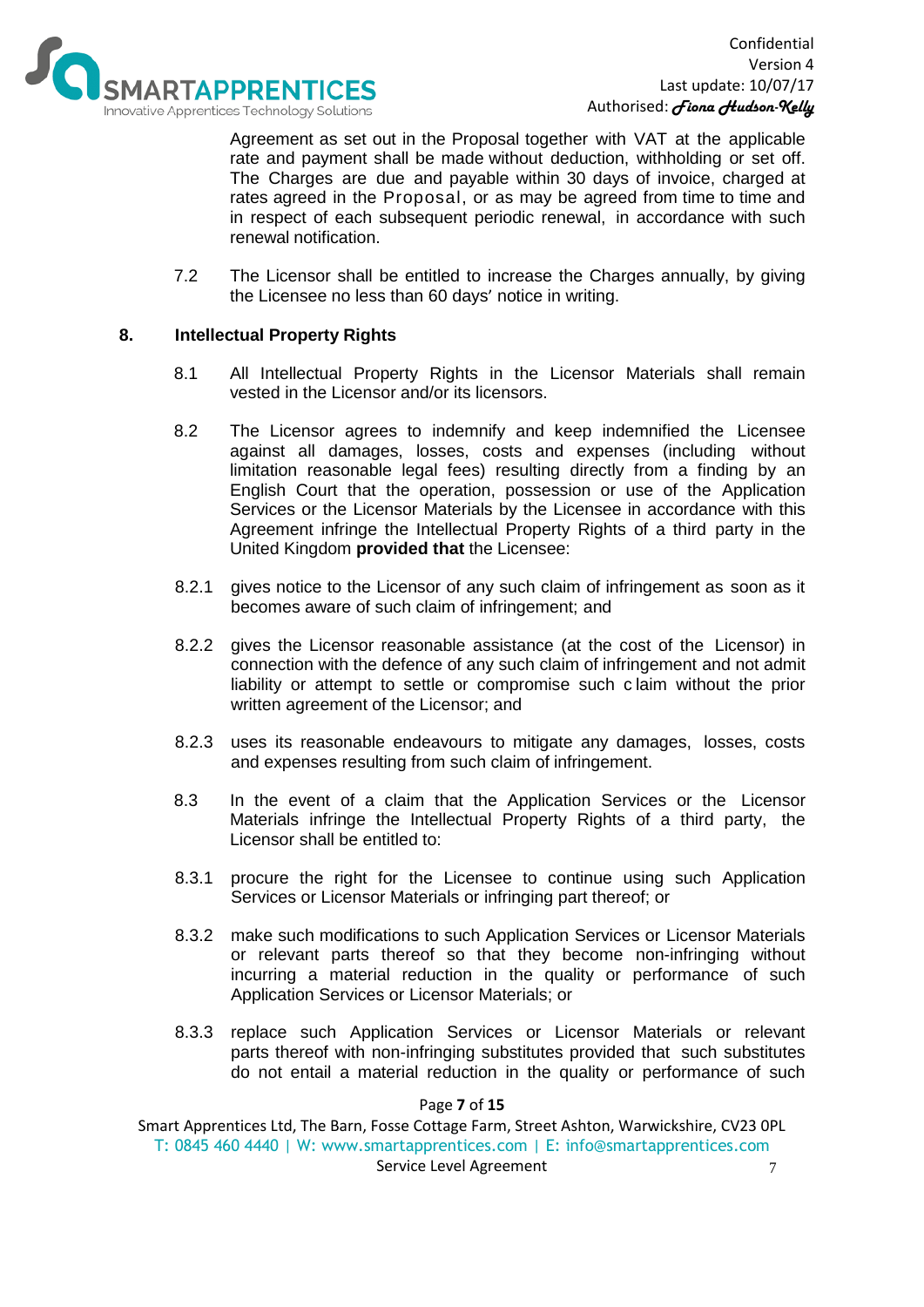

Application Services or Licensor Materials.

# **9. Confidentiality**

- 9.1 All Confidential Information disclosed or obtained as a result of this Agreement shall be kept confidential by the Parties and neither Party shall use or disclose such Confidential Information. Where such Confidential Information is disclosed by a Party to its employees, agents or subcontractors, it shall be subject to confidentiality obligations equivalent to those set out in this Agreement. Each Party shall procure that any such employee, consultant, sub-contractor or agent complies with such obligations.
- 9.2 The obligations of confidentiality shall not extend to any disclosure of Confidential Information which either Party can show:
- 9.2.1 is necessary for the proper performance of its obligations under this Agreement;
- 9.2.2 has been carried out with the prior consent of the other Party;
- 9.2.3 is in, or has become part of, the public domain other than as a result of a breach of the obligations of confidentiality under this Agreement; or
- 9.2.4 was in its records prior to the Commencement Date (other than from the disclosing Party); or
- 9.2.5 was independently disclosed to it by a third party entitled to disclose the same; or
- 9.2.6 is required to be disclosed under any applicable law, or by order of a court or governmental body or authority of competent jurisdiction.

### **10. Data Protection**

- 10.1 Each Party shall be responsible for its own compliance with the Data Protection Act 1998.
- 10.2 The Licensee shall be the data controller (as defined in the Data Protection Act 1998) of the data input into the Application Services by Users which relates to the Licensee's Users. The Application Services include a facility allowing the Licensee to export certain data relating to the Licensee's Users from the System. For the avoidance of d o u b t, the Licensee is the data controller of this data.
- 10.3 The Licensee hereby provides its consent to Licensor to collect data regarding the Licensee's use of the Application Services for any purpose connected with this Agreement, including, for example, assessing User satisfaction.

### Page **8** of **15**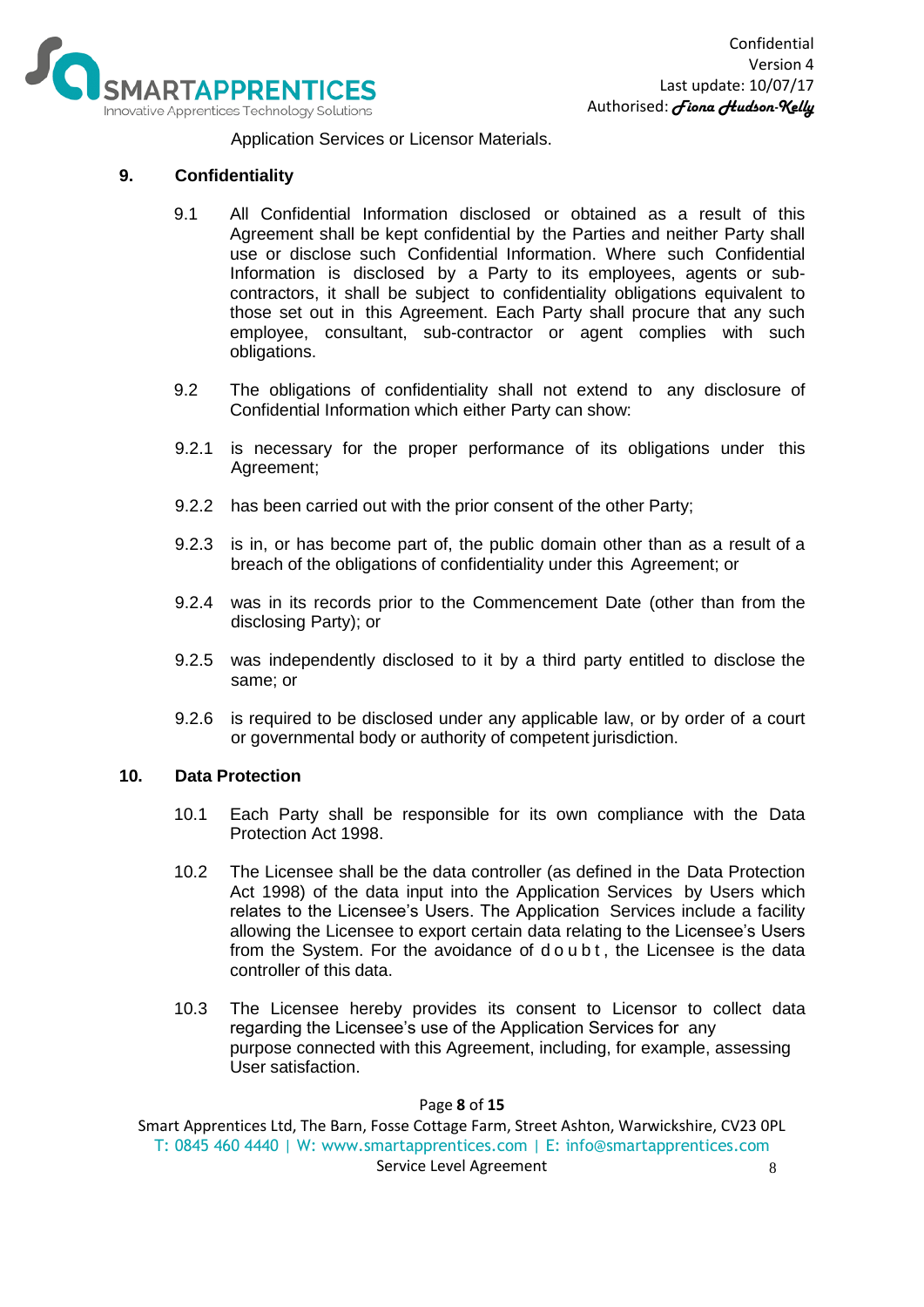

- 10.4 Where one Party acts as the data processor of personal data controlled by the other (as such terms are defined in the Data Protection Act 1998) it agrees that:
- 10.4.1 it will only process the personal data for the purposes referred to in the Licenso'rs Web Site Terms and Conditions or in this Agreement,
- 10.4.2 it will take reasonable steps to ensure the reliability of its employees who have access to the personal data;
- 10.4.3 it will, having regard to the state of technological development and the costs of implementing any measures, take appropriate technical and organizational measures against the unauthorized or unlawful processing of personal data and against the accidental loss or destruction of, or damage to, the personal data to ensure a level of security appropriate to the harm that might result from such unlawful processing, loss, destruction or damage and the nature of the data to be protected.
- 10.5 The Licensor will not be liable for any claim arising from any act or omission by the Licensor in relation to personal data, to the extent that such action or omission resulted directly from the Licensee's instructions.

## **11. Limitation of Liability**

- 11.1 Neither Party shall be liable in any circumstances to the other Party for consequential, special or indirect losses, or the following losses whether direct or indirect: loss of profits; loss or delay in payment of government grants; loss of revenue; economic loss; loss of business or contracts; loss of anticipated savings or goodwill; harm to reputation; loss of data; (or any losses arising from a claim by a third party for any of the above losses); whether arising under contract, statute, tort (including without limitation, negligence), or otherwise.
- 11.2 Nothing in this Clause shall exclude or restrict the Licensee's obligation to pay the Charges.
- 11.3 The Charges have been calculated on the basis that each Party will exclude and limit its liability as set out in this Agreement, and the Parties therefore agree that the limitations and exclusions of liability in this Agreement are reasonable.
- 11.4 The Licensor will not be liable for:
- 11.4.1 any failure to comply with the provisions of this Agreement if such default is attributable to any extent to the acts or omissions of: the Licensee; the Licensee's agents, employees or contractors; including without limitation, the failure of the Licensee to perform its obligations under this Agreement;

#### Page **9** of **15**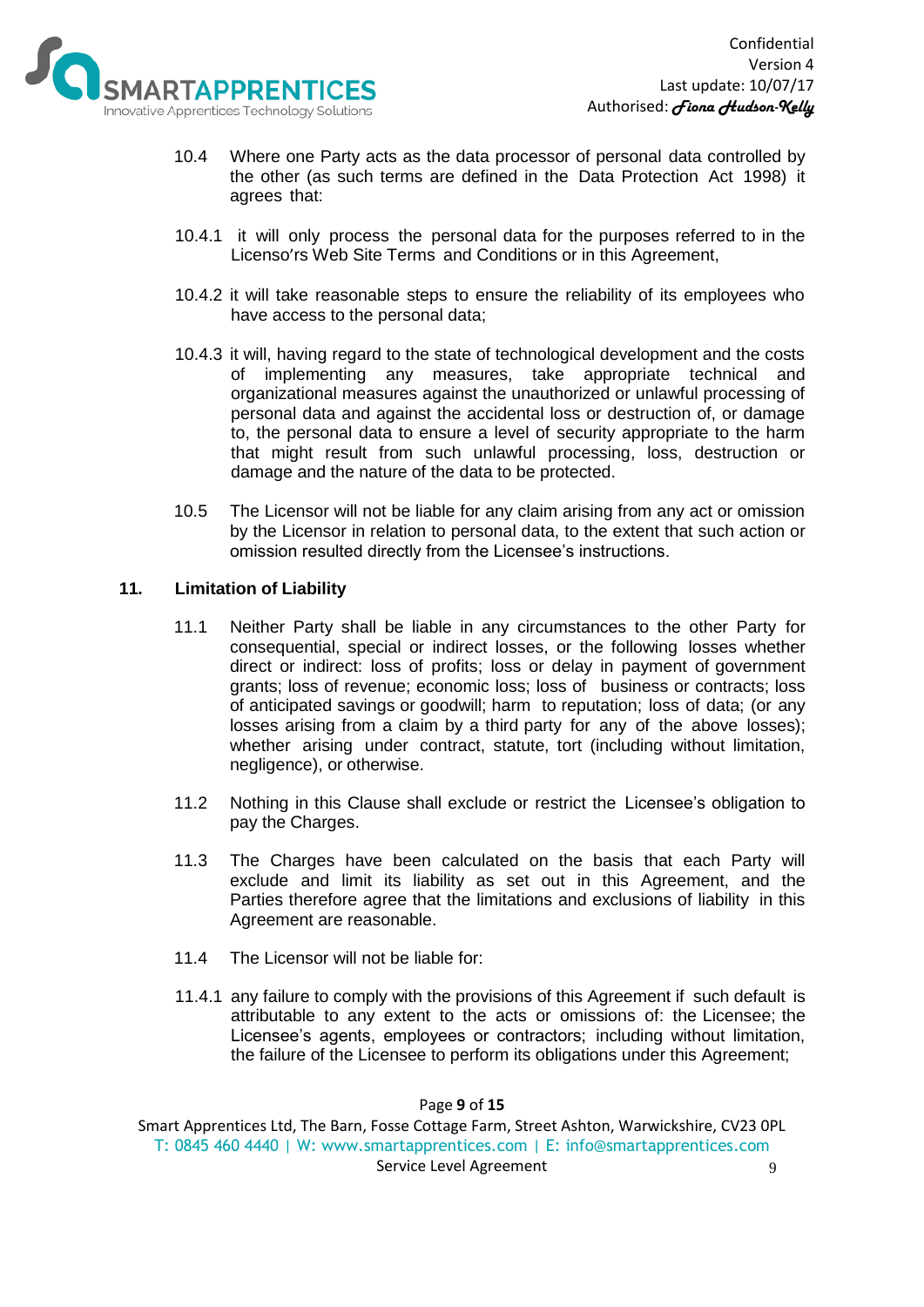

- 11.4.2 any consequences arising from the Licensor complying with the Licensee's instructions or requirements; or
- 11.4.3 any consequences arising from the Licensee failing to secure any necessary consents, licenses or permissions; or
- 11.4.4 any consequences arising from the Licensee or the Users failing correctly to enter information into the System.

## **12. Termination**

- 12.1 Either Party may terminate this Agreement immediately upon notice in writing to the other Party in the event that the other Party commits a breach of its obligations under this Agreement and:
- 12.1.1 such breach is material and cannot be remedied; or
- 12.1.2 such breach is material and possible to remedy and that other Party fails to remedy such breach within thirty (30) days of having been required in writing to remedy such breach (such written request must expressly refer to the threat of termination in accordance with this clause).
- 12.2 Either Party may terminate this Agreement immediately upon notice in writing to the other Party in the event that the other Party shall present a petition or have a bona fide petition presented by a creditor for its winding up, or shall convene a meeting to pass a resolution for voluntary winding up, or shall enter into any liquidation (other than for the purposes of a bona fide reconstruction or amalgamation), shall call a meeting of its creditors, or shall have a receiver of all or any of its undertakings or assets appointed, or shall be deemed by virtue of the relevant statutory provisions under the applicable law to be unable to pay its debts.
- 12.3 The Licensor shall be entitled to terminate the License contained in Clause 3.1 immediately in the event that the Licensee is in breach of its obligations in Clause 4, or the Licensee fails to pay the Charges when due.

### **13. Consequences of Termination**

- 13.1 The termination of this Agreement shall be without prejudice to the rights and remedies of either Party which have accrued up to the date of termination.
- 13.2 On termination of this Agreement the Licensee shall immediately return to the Licensor all of the Licensor's property (including without limitation Confidential Information) in its possession at the date of termination and the Licensee shall cease to use the Application Services and if requested shall return the Documentation and all updates, upgrades or copies in any form received from the Licensor or made in connection with this Agreement.

#### Page **10** of **15**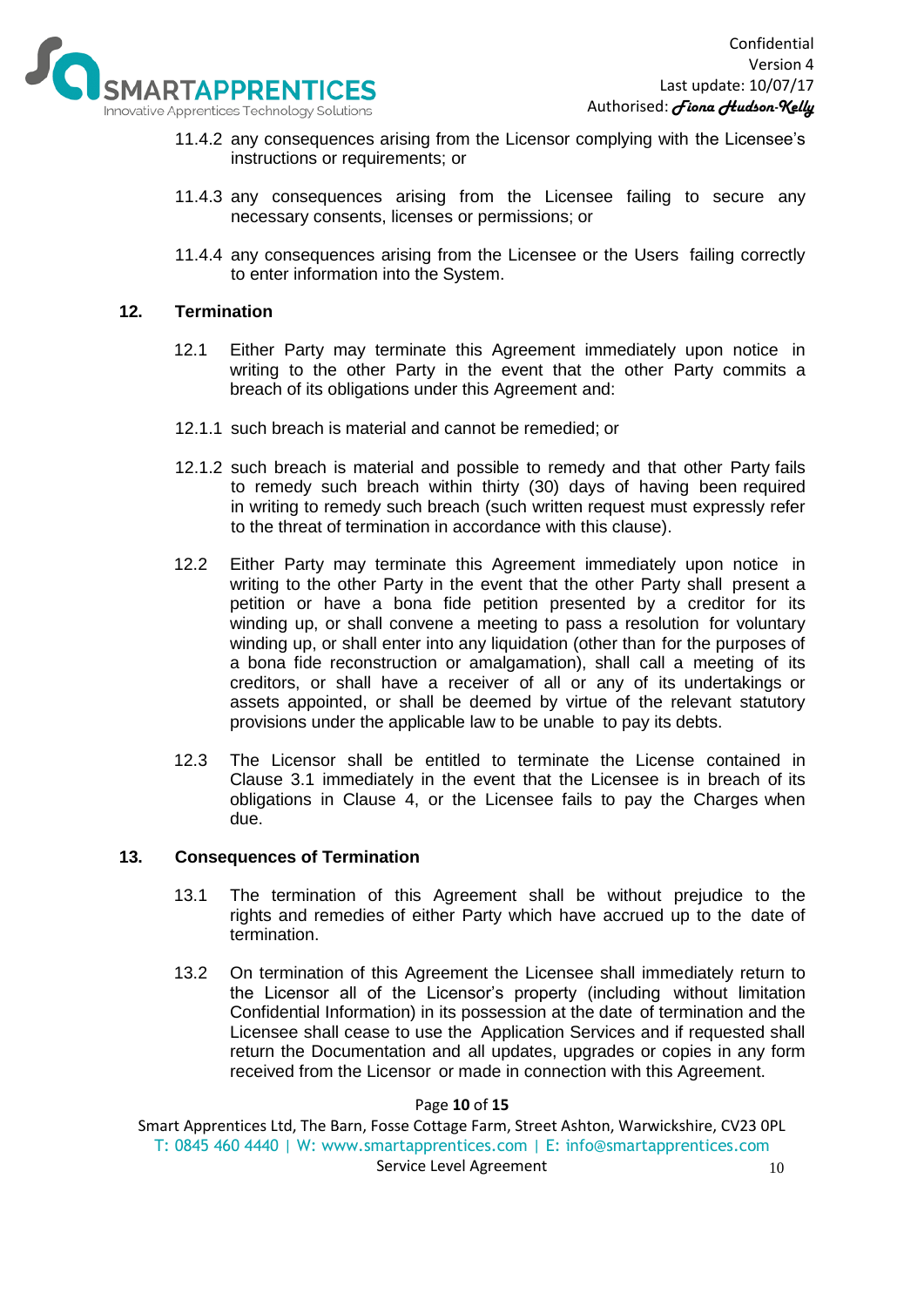

13.3 Upon termination of this Agreement, the Licensee will have five working days to print or extract any required data from the Application Services. Upon request the Licensor shall provide assistance to extract the required data but such assistance will be subject to an additional Charge at the Licensor's consultancy rate then prevailing which will be the same as its training rate.

# **14. Force Majeure**

- 14.1 If either Party (the "**Affected Party**") is prevented from complying with its obligations due to Force Majeure, it shall not be in breach of this Agreement or otherwise liable to the other Party (the "**Unaffected Party**") by reason of any delay in performance or non-performance of any of its obligations due to such events.
- 14.2 If such Force Majeure persists for a continued period of 3 months, then the Unaffected Party shall be entitled whilst the Force Majeure persists, to terminate this Agreement immediately upon notice to the Affected Party.

## **15. Assignment and Sub-contracting**

- 15.1 The Licensee shall not assign, delegate, sub-contract, transfer or otherwise dispose of any of its rights or responsibilities under this Agreement without the prior written consent of the Licensor.
- 15.2 The Licensor shall be permitted to assign, delegate, sub-contract, transfer or otherwise dispose of any of its rights or responsibilities under this Agreement without the prior written consent of the Licensee.

### **16. Contracts (Rights of Third Parties) Act 1999**

16.1 The Parties to this Agreement do not intend any third party to have any benefit under this Agreement. The Parties therefore agree that no third party shall have the right to enforce any term of this Agreement.

### **17. No Partnership**

17.1 Nothing in this Agreement shall create, or be deemed to create, a partnership or joint venture or relationship of employer and employee or principal and agent between the Parties to this Agreement.

# **18. Variations**

18.1 No variation of this Agreement shall be effective unless it is in writing and is signed by an authorised representative of each Party.

# **19. Severability**

### Page **11** of **15**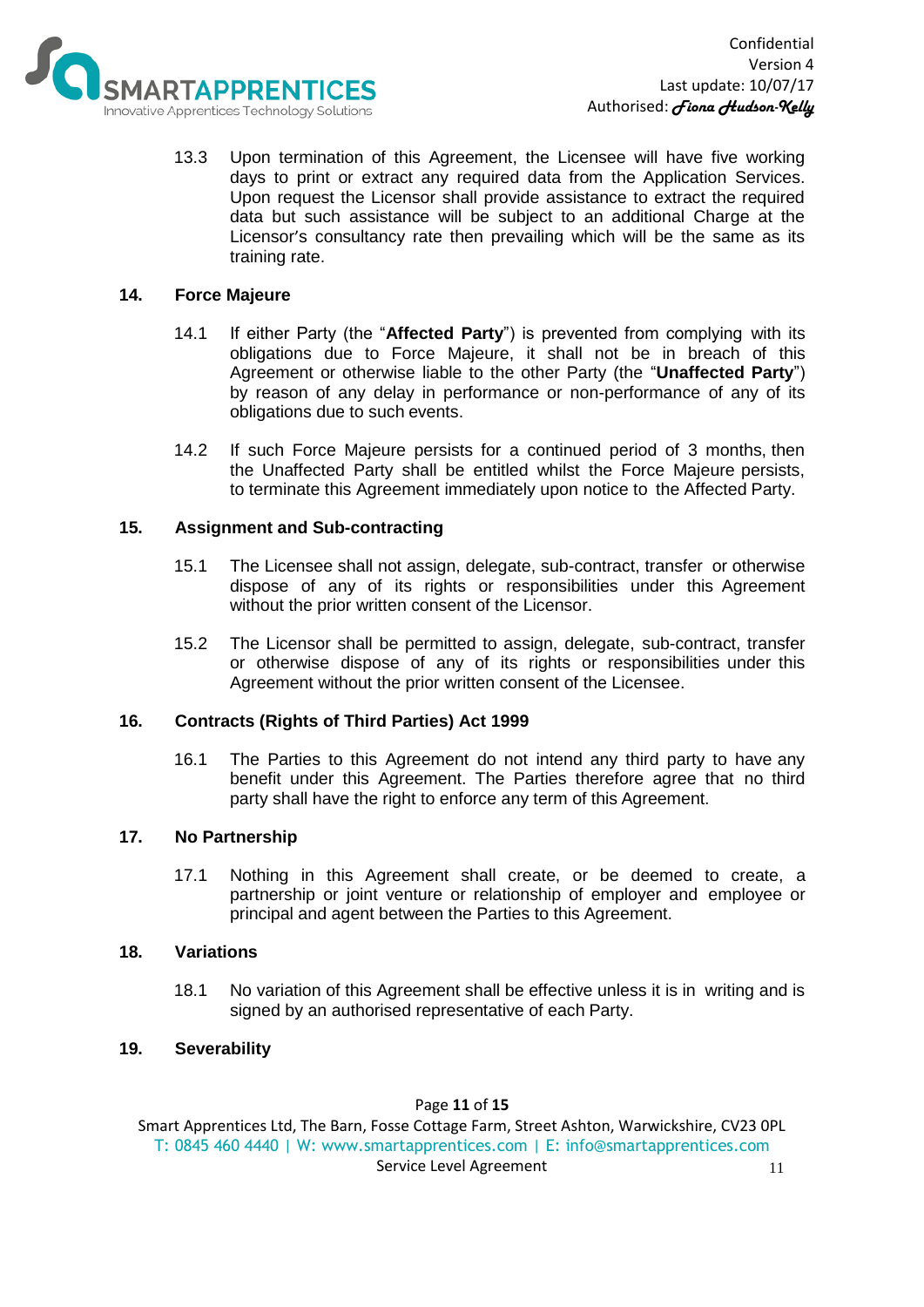

19.1 If at any time any part of this Agreement or a clause of this Agreement becomes void or unenforceable under any applicable law it shall be deemed to be deleted from this Agreement and the remaining provisions of this Agreement shall continue unaffected.

## **20. No Waiver**

20.1 No provision of the Agreement shall be waived unless agreed to be waived by both Parties in writing. If any provision is waived, then that waiver shall operate for that instance only and not future instances, unless agreed otherwise by both Parties in writing.

## **21. Entire Agreement**

21.1 This Agreement contains the entire agreement between the Parties with respect to the subject matter of this Agreement (the "**Subject Matter**") and supersedes all other written and oral communications between the Parties relating to the Subject Matter. The express terms, conditions and warranties in this Agreement are in lieu of all warranties, conditions, terms, representations, statements, undertakings and obligations whether express or implied by statute, common law, custom, usage or otherwise all of which are hereby excluded to the fullest extent permitted by law. The Parties hereby confirm that they have not relied upon any representations, communications or other matters which have not been expressly stated in this Agreement. Notwithstanding any provision to the contrary, nothing in this Agreement limits or excludes either Party's liability for fraudulent misrepresentations.

### **22. Law and Jurisdiction**

22.1 This Agreement and any dispute or claim arising in connection with it shall be governed by the laws of England and shall be subject to the exclusive jurisdiction of the English Courts to which the Parties irrevocably submit.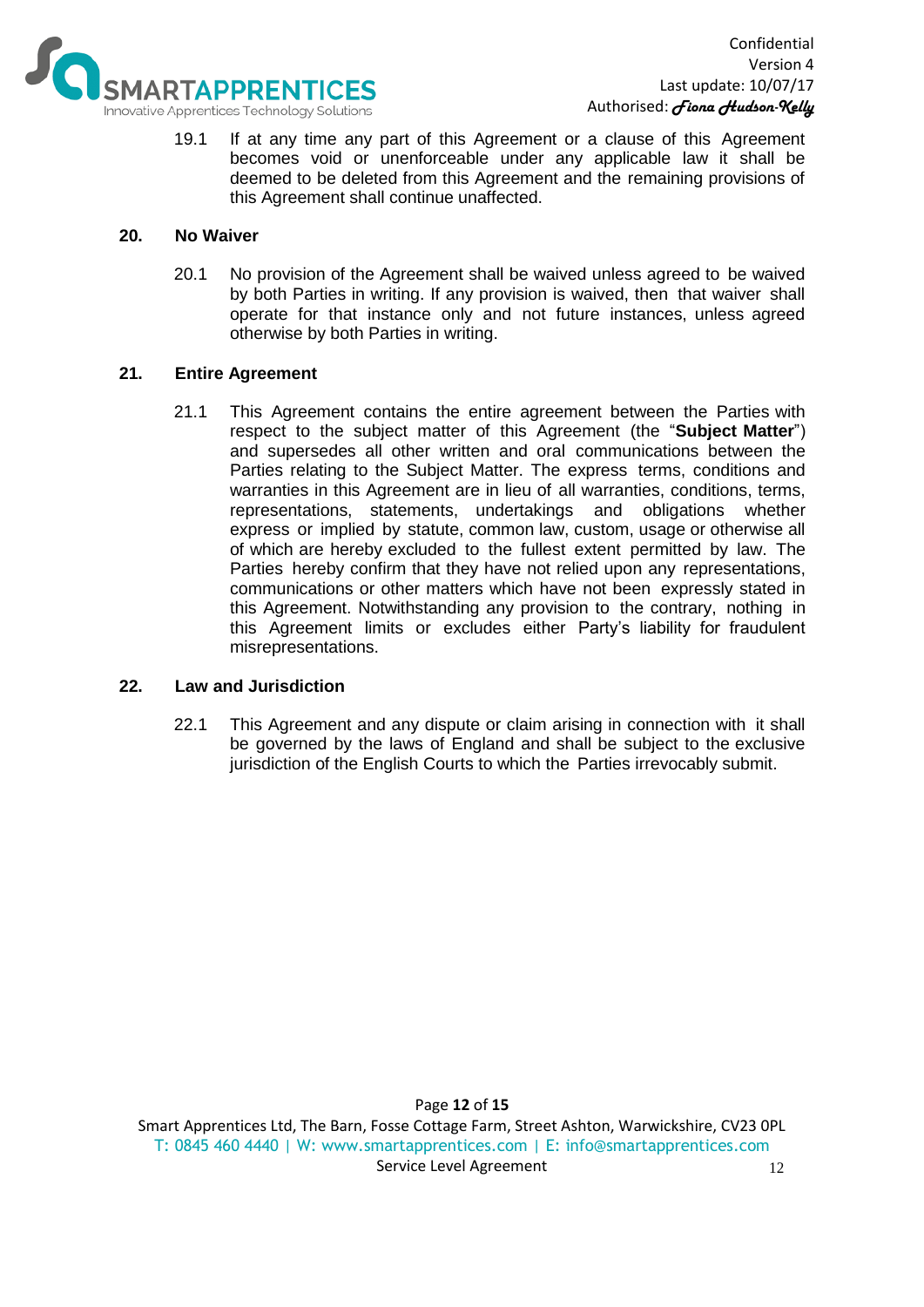

# **Schedule 1.**

# **1. Application Services**

1.1 A hosted solution available for use by candidates, assessors, Internal Quality Assurers, External Moderators and Administrators via secure logins and passwords.

1.2 The solution will be branded in line with the Licensee logo as part of the initial setup as defined in the Proposal.

1.3 The initial setup will also include importing QCF standards into the system and branding of the software.

# **2. Training to key users of the system.**

2.1Mandatory training is included in our price list and access to our online training courses.

2.2 Employer standards and assessment plans in PDF format will be imported.

# **3. System and data backup**

3.1 The Licensor will hold a regular backup of the systems and the data stored in the database. When Users complete their course of learning and their license is terminated the Licensor will provide the Licensee with a soft copy of the portfolio for data storage. Learner data will be retained within the Smart Assessor software solution for 3 years from their completion date providing the Licensee is still in contract with the Licensor.

# **4. Termination**

4.1 The solution is licensed on an annual recurring revenue model and will automatically renew for another 12 months unless you notify the licensor in writing no later than 60 days before the expiry of your annual license that you do not wish to renew. If we do not receive 60 days' notification in writing, then the renewal will be binding for another 12 months.

# **5. Hosting after Termination**

5.1 Smart Apprentices shall only retain a working copy of the Application Services for archived learners' access purposes after this contract has been terminated or expired at an annual cost of £2,000 for less than 250 users or £3,500 per annum for more than 250 and less than 1000 users. For more than 1000 learners there will be an additional annual cost of £3 per learner per year.

5.2 In addition to 5.1 if you have any 'active' learners remaining in the Application Services that you do not wish to archive you will be given the option to keep these learners active at an additional annual cost of £65 per learner.

5.3 If you chose not to renew at the end of the annual contract, and do not wish to enter into a

Page **13** of **15**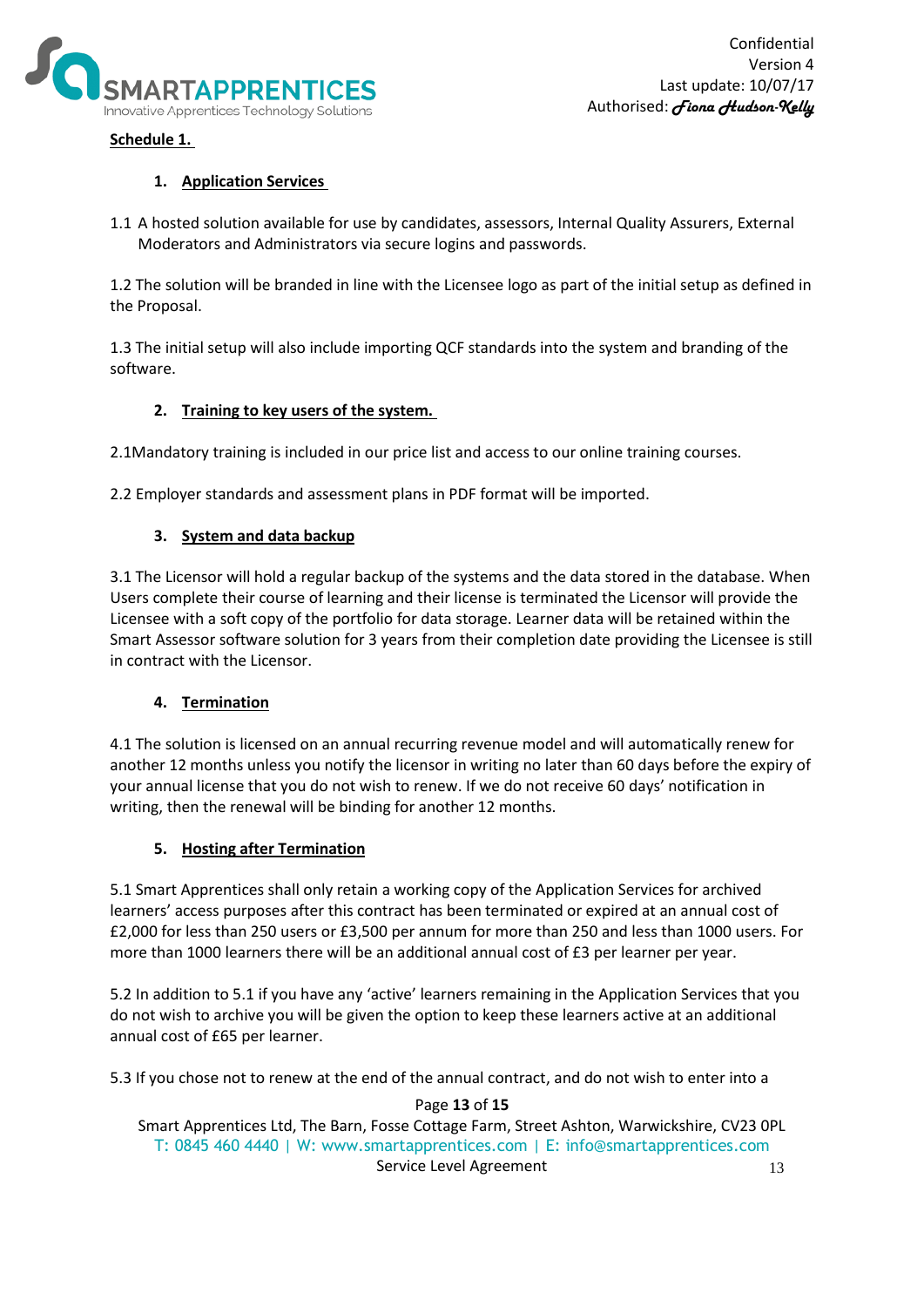

hosting option, you will have an additional 5 days from the anniversary of the Commencement Date in which to extract your data after which time the site will close.

5.4 Smart Apprentices no longer offer single use 'bundle' licenses. For clients who have already purchased 'bundle' licenses these licenses must be allocated to active learners within 12 months of purchase. In addition to the individual license cost there is an annual hosting charge of £2,000 for less than 250 users and £3,500 per annum for more than 250 and less than 1000 users, if you no longer wish to continue to use Smart Assessor you will be required to give the Licensor 60 days' notice of termination before the anniversary of your Commencement Date, during which time you can download your e-portfolio from the system before it closes.

5.5 Your site will close 5 days after the anniversary of your Commencement Date. If you would like to continue to have access to the e-portfolio refer to clauses 5.1 and 5.2 'Hosting after Termination'

# **6. Support Services**

6.1 Support will only be provided to personnel of the Licensee who have received training from the Licensor on the Application Services.

6.2 Any support requests will need to be made from the provided URL. The Licensee will need to clearly state the issue as explained on the request ticket. Where the support Request is received on a Business Day, the Licensor will respond via online ticketing within a 24-hour period. Where the support request is received on a day other than a Business Day, the Licensor will respond via online ticketing within a 24-hour period from the start of the next Business Day.

The Licensor will then use reasonable endeavours to resolve the issue ASAP depending on the complexity of the issue.

# **7. Excluded Services**

7.1 The Licensor will not have responsibility for the content and accuracy of the data stored in the Application Services – either User or any other information and any evidence uploaded into the Application Services.

7.2 The Licensor will not be held responsible for and cannot support the use of any data that has been exported from the Application Services to be used in other applications.

### **8. Additional Services**

8.1 Training to third party persons or companies can also be supplied, please contact your account manager for details. We train auditors, External Verifiers, candidates, sales staff and employers using the system at an additional cost to the Licensee. The Licensor recommends that the Licensee demonstrates the Application Services to their chosen Awarding Bodies to seek approval from their External Verifier(s) at an early stage. In the unlikely event that, after the delivery of any training to External Verifiers, there are issues regarding using the Application Services for certification purposes the Licensor is willing to work closely with the Licensee and the Awarding Body to resolve them at no additional charge to the Licensee.

### Page **14** of **15**